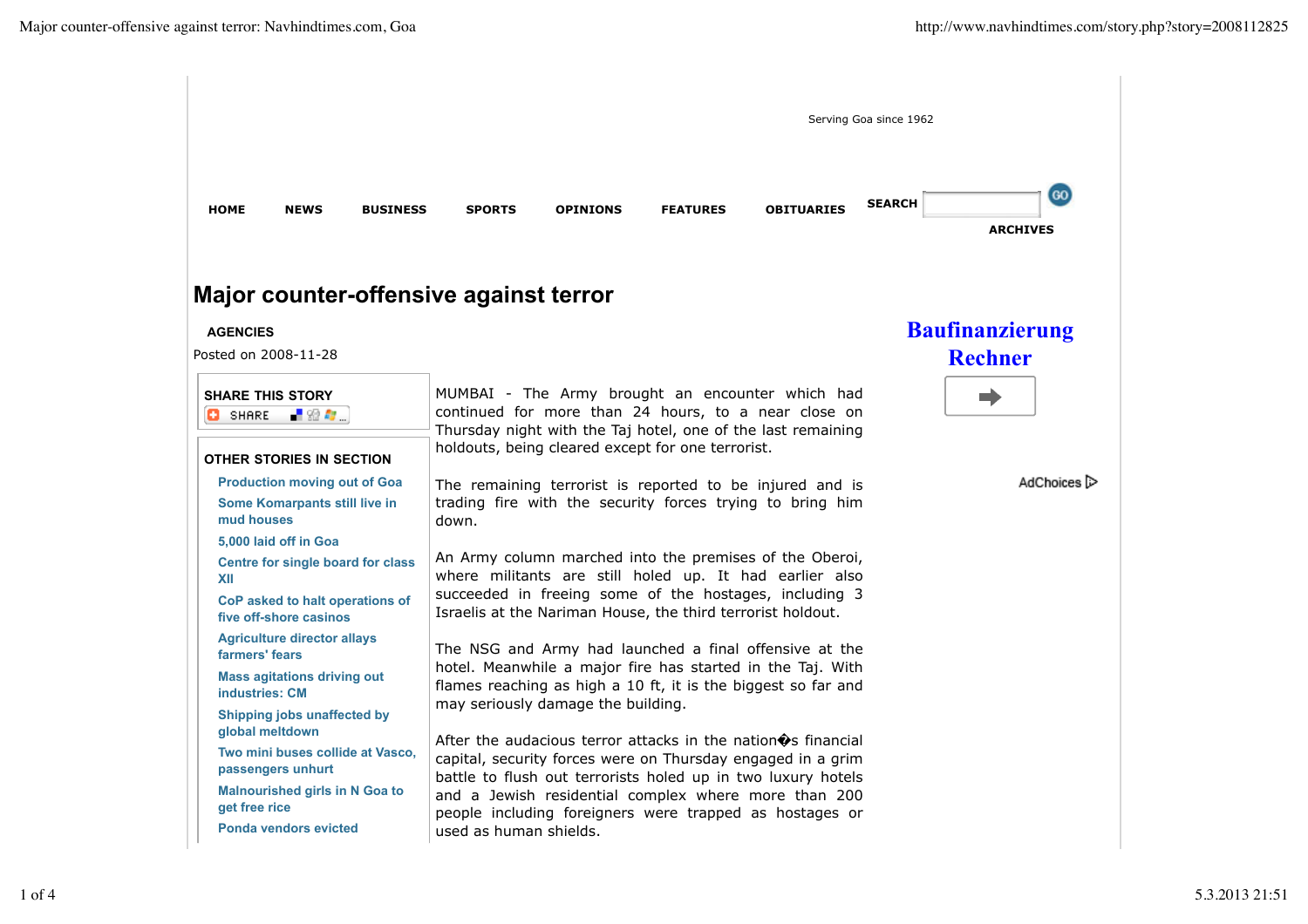**Vishwajit holds meeting with GMC officials**

**Pedestrian succumbs to injuries Building housing SMC under threat of collapsing Mapusa hospital in 4 months, says Vishwajeet Controversy surrounds**

**re-opening of slaughter house at Valpoi**

Elite commandos of the topline security forces from the Army, Navy, NSG and Rapid Action Force were involved in the raging encounter with unspecified number of heavily-armed terrorists in Taj and Trident (Oberoi) hotels where throughout the day grenade explosions set various floors on fire.

As dusk fell, there was expectation that the forces would intensify their assault to overwhelm the terrorists. The operation became complicated considering the fact that a large number of guests including foreigners were holed up

in the hotels. About 40 of them were believed to be taken as hostages by the militants and were being shifted from one floor to the other frequently.

About 20 to 25 terrorists were believed to have come in three small inflatable boats whose mother ship has been traced by Indian naval ships patrolling the Arabian Sea. The Indian Navy and Coast Guard have caught the  $\bullet$  mothership $\bullet$  called MV Alpha that reportedly smuggled the terrorists in Mumbai from Karachi.

A CG spokesman said that searches were being carried out on board the ship but declined to elaborate. �The Naval and Coast Guards ships have since Thursday morning intercepted and checked antecedents of all the vessels operating or moored around the metropolis, $\hat{\boldsymbol{\varphi}}$ Vice-admiral J S Bedi Flag Officer Commanding in Chief Western Naval Command said earlier in the day.

The surveillance of large areas of the Arabian Sea is still on, Mr Bedi said as he disclosed that two Naval War Ships along with vessels from the Coast Guard, Helicopter and Dronniers Maritime reconnaissance Aircraft were involved in the massive sea-hunt. These comments come in the wake of eye-witnesses saying they had seen young men in their early twenties carrying heavy rucksacks.

Eye witnesses said they had seen young man carrying heavy rucksacks disgorge from High Speed Boats off the Gateway of India. Maharashtra Chief Minister Mr Vilasrao Deshmukh has said earlier on Thursday that the terrorists got ashore in South Mumbai from boats. In all, 101 people including nine foreigners and 14 policemen have lost their lives while about 300 people were injured in the worst terror attacks seen in the country in which desperate men fired indiscriminately at people.

Targeting foreigners, particularly Americans and Britishers, the terrorists said to be five to seven in both the hotels held residents hostages. In Trident alone, about 200 people were trapped - 100 on the Trident side and 100 on the Oberoi side. While there were no official

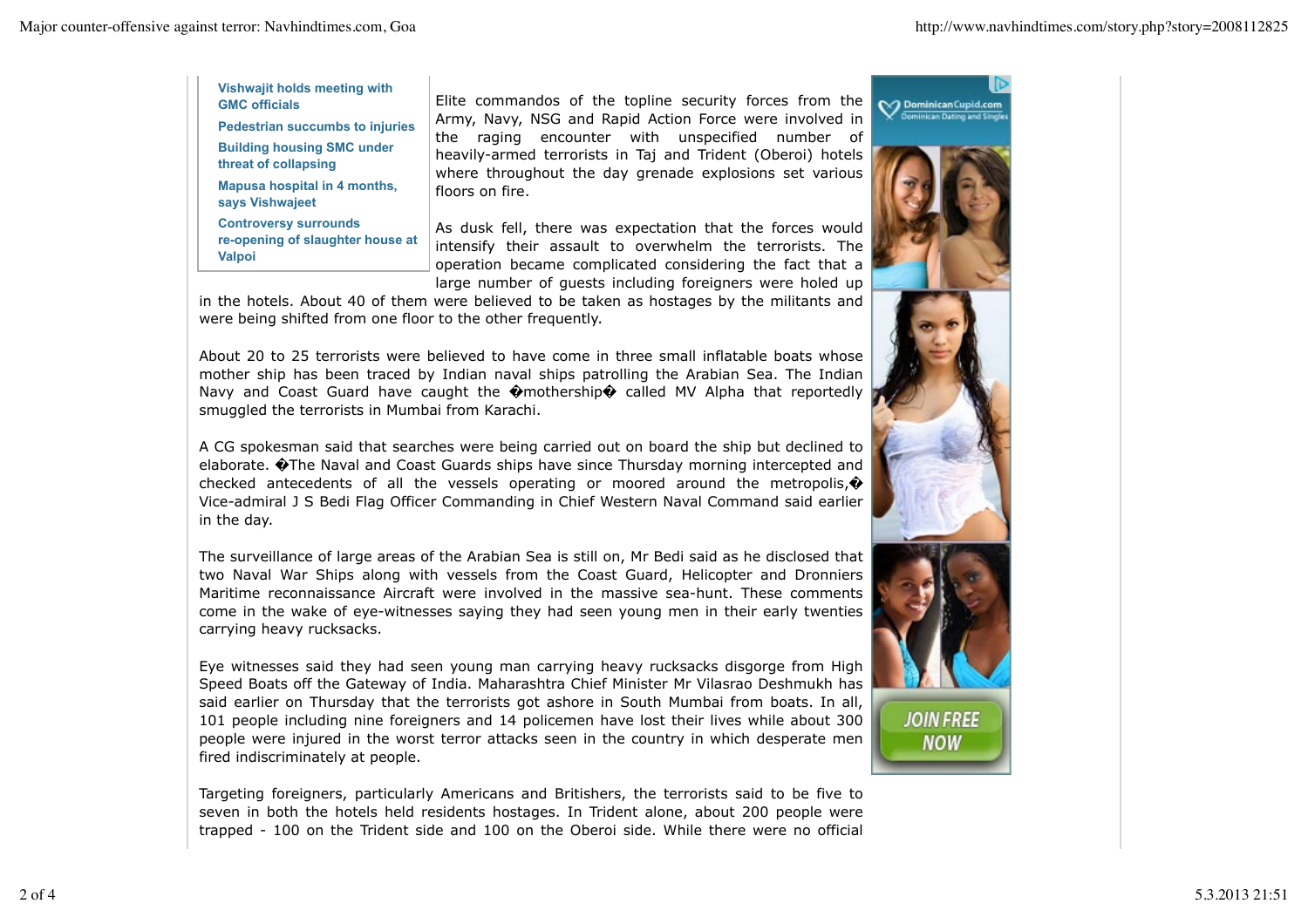figures available about the number of people trapped or rescued, DGP Mr A N Roy said all the hostages in Taj have been rescued. Mr Roy talked tough saying they would either kill or capture the terrorists alive.

There was also another scene of action in the Jewish complex Nariman House where four-five Israelis have been believed to have been held hostage by an equal number of terrorists. The Chief Minister, Mr Vilasrao Deshmukh said seven terrorists were killed by the security forces. One terrorist was caught alive in Trident hotel, Deputy Chief Minister, Mr R R Patil said. He has been identified as Abu Ismail hailing from Faridkot in Pakistan. The NSG commandos by evening cleared three floors of Trident hotel. Late in the evening, 10 more were rescued from this hotel.

Meanwhile, Ismail alias Zakiruallah, a Punjabi from Faridkot in Pakistan who was arrested by the Mumbai police on Wednesday night during the terror attacks, is giving interrogators the complete story of how the sensational terror operation was planned and executed. The Maharashtra government, which lost its top anti-terror police officer Hemant Karkare to terrorist bullets, on Thursday gave temporary charge of ATS to Mr K P Raghuvanshi, the Additional DGP of Railways.

The terrorists are believed to have come to Mumbai by a ship  $\bigcirc M$  V Alpha. $\bigcirc$  Mumbai looked like a war zone as sharp shooters of army, NSG and other security forces stormed the landmark hotels to overwhelm the terrorists holed out there after several residents were rescued in the wee hours.

With top police officials confirming that terrorists used boats to transport their arsenal - and bypass routine security checks on Mumbai $\hat{\mathbf{\Theta}}$ s roads - prior to their assault on the Taj Mahal Hotel and other prime targets in South Mumbai, talk is that  $\hat{\mathbf{\Theta}}$ marine terrorism $\hat{\mathbf{\Theta}}$  is the new fear in town. Not true - or at least, not unanticipated.

On March 9, 2007, the Defence Minister, Mr A K Antony had cited intelligence reports to inform the Lok Sabha of the possibility that terrorists would use sea routes to enter the country. In his statement of the time, Mr Antony had identified maritime terrorism, gun-running and piracy as major threats along India�s seas, and said the government had worked out a menu of measures aimed at enhancing coastal security. Mr Antony was quoting from intelligence analysis at the time that said that with the sealing of land borders along the North and West of India, terrorist outfits were increasingly looking to the sea as an alternate means of entry, and training cadres to use the sea lanes.

A month earlier, at a governmental security review meeting, top intelligence officials warned that Pakistan-sponsored terror groups were turning their attention to sea routes. Officials pointed at two prongs to this strategy: One, that sea lanes would be used to smuggle in large quantities of arms and ammunition thus foiling the routine road checks; and two, that